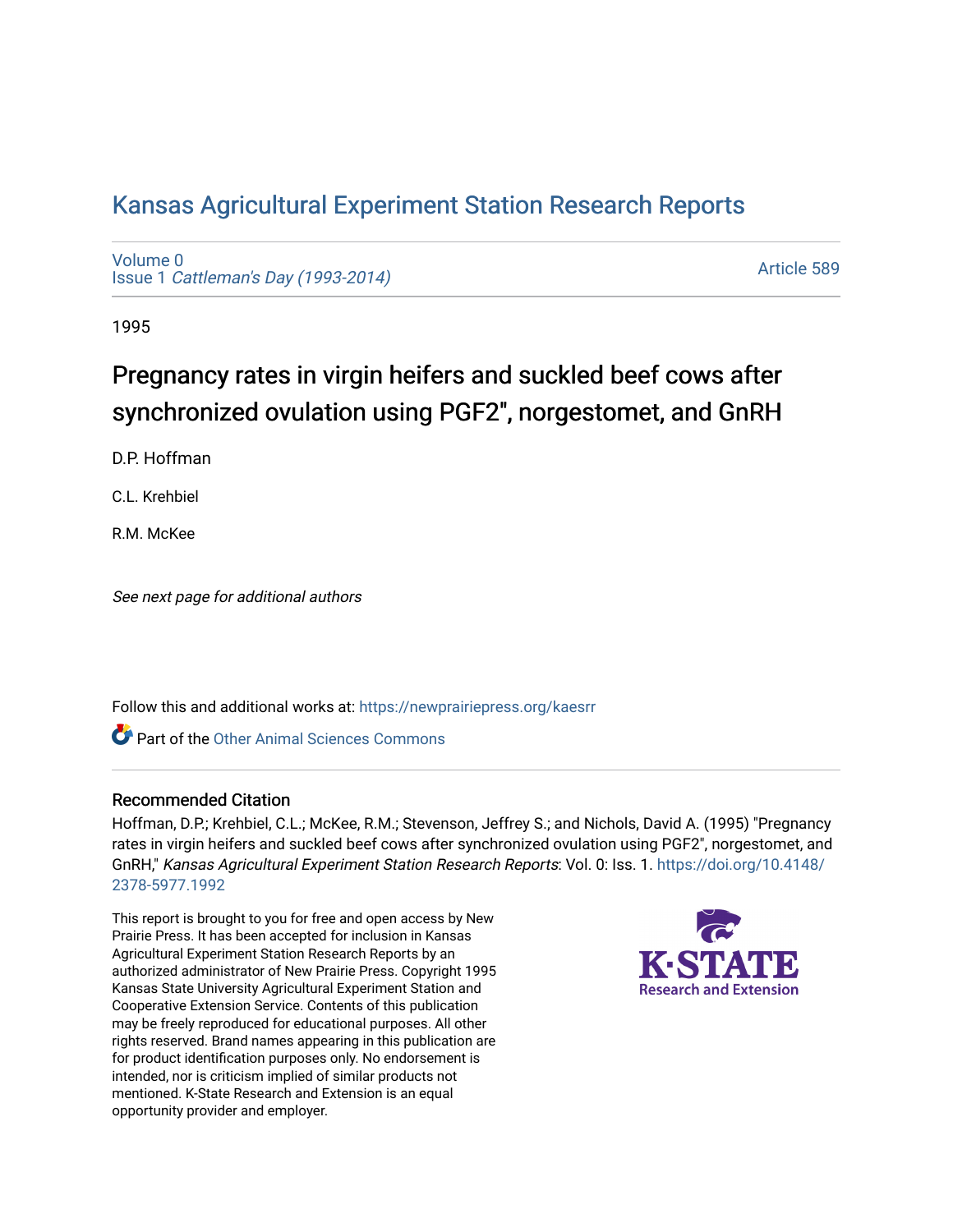# Pregnancy rates in virgin heifers and suckled beef cows after synchronized ovulation using PGF2", norgestomet, and GnRH

# **Abstract**

One disadvantage of most estrous synchronization programs is their inability to induce cycling in prepubertal heifers and anestrous suckled beef cows. Suckled cows and virgin heifers were treated with PG F2", norgestomet, and GnRH to induce ovarian cyclicity in prepubertal heifers and anestrous suckled cows as well as to synchronize estrus in cycling females. The treatment consisted of two injections of PGF2" (day -14 and 0) plus 100  $\hat{I}4q$  of GnRH and a 6 mg norgestomet implant on day -7. The implants were removed 24 h after the second injection of PGF2" (day 0). An injection of 100 1<sup>'</sup>/<sub>4g</sub> of GnRH was given 30 hours after implant removal. The treatment group was inseminated at estrus or 18 hours after the second injection of GnRH. Pregnancy rate in the treated female s was higher than in the controls that had received PGF injections 14 days 2" apart and were bred at estrus (65.1 vs 48.1%). The treatment also successfully induced a fertile ovulation in previously prepubertal heifers and anestrous cows (treatment vs. control; 67.7 vs 20.0%). We conclude that treating beef cattle with PGF2", norgestomet, and GnRH induced ovarian cyclicity and increased pregnancy rates in prepubertal heifers, anestrus cows, and cycling females.

## Keywords

Cattlemen's Day, 1995; Kansas Agricultural Experiment Station contribution; no. 95-357-S; Report of progress (Kansas State University. Agricultural Experiment Station and Cooperative Extension Service); 727; Beef; Prepubertal status; Anestrus; Heifer; Cow; Estrous synchronization

## Creative Commons License



This work is licensed under a [Creative Commons Attribution 4.0 License](https://creativecommons.org/licenses/by/4.0/).

#### Authors

D.P. Hoffman, C.L. Krehbiel, R.M. McKee, Jeffrey S. Stevenson, and David A. Nichols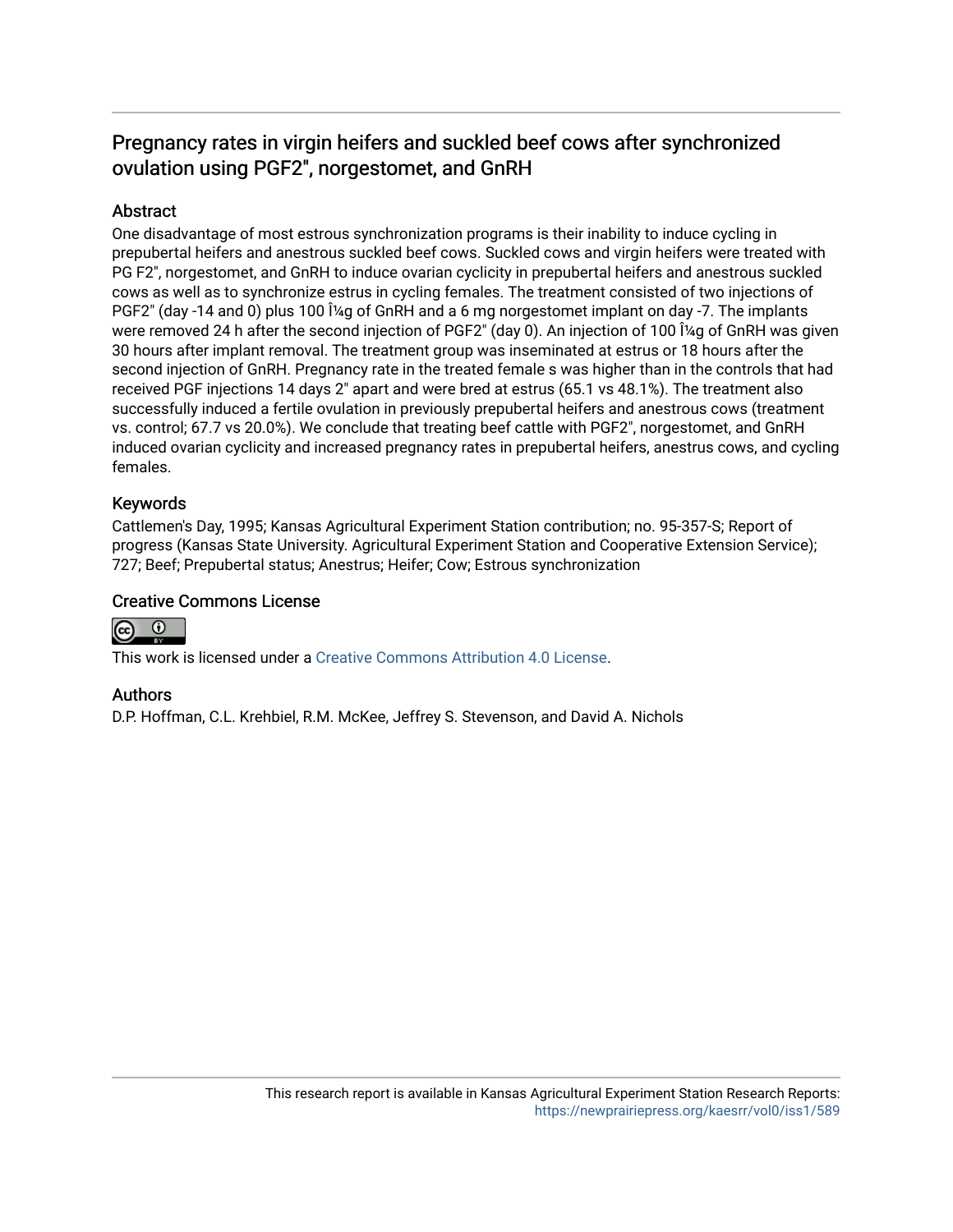## **PREGNANCY RATES IN VIRGIN HEIFERS AND SUCKLED BEEF COWS AFTER SYNCHRONIZED OVULATION USING** PGF<sub>2</sub><sup>0</sup>, NORGESTOMET, AND GnRH *D. P. Hoffman, J. S. Stevenson, C. L. Krehbiel, D. A. Nichols, and R. M. McKee*

#### **Summary**

One disadvantage of most estrous synchronization programs is their i nability to induce cycling in prepubertal heifers and anestrous suckled beef cows. Suckled cows and virgin heifers were treated with PG  $F_{\alpha}$ , norgestomet, and GnRH t o induce ovarian cyclicity in prepubertal heifers and anestrous suckled cows as well as to synchro nize estrus in cycling females. The treatment consisted of two injections of  $PGF_{2\alpha}$  (day –14 and 0) plus 100 µg of GnRH and a 6 mg norgestomet implant on day –7. The implants were removed 24 h after the second injection of  $\text{IGF}_{2\alpha}$  (day 0). An injection of 100 µg of GnRH was given 30 hours after implant removal. The treatment group was inseminated at estrus or 18 hours after the second injection of GnRH. Pregnancy rate in the treated female s was higher than in the controls that had r eceived PGF  $_{2\alpha}$  injections 14 days apart and were bred a t estrus (65.1 vs 48.1%). The treatment also succe sfully induced a fertile ovulatio n in previously prepubertal heifers and anestrou s cows (treatment vs. control; 67.7 vs 20.0% ). We conclude that treating beef cattle with  $PGF_{2\alpha}$ , norgestomet, and GnRH induced ovarian cyclicity and increased pregnancy rates in prepubertal heifers, anestrus cows, and cycling females.

(Key Words: Prepubertal Status, Anestrus, Heifer, Cow, Estrous Synchronization.)

#### **Introduction**

Estrous synchronization improves reproductive efficiency by reducing the length of the breeding an d calving season and increasing calf weaning weights, because cows calve earlier. However, most estrous synchronization programs do not induce cycling in prepubertal heifers and anestrous suckled beef cows. Treatments that involv esingle or multiple injections of gonadotropin-releasing hormone (GnRH) given at 10- to 1  $2$ day intervals and(or) implants of norgestomet have been used to "jump-start " these acyclic females. The effect of GnRH is to induc e LH and FSH release and ovulatio n of follicles that are of preovulatory size and function. The effect o file norgestomet is to prime the hypothalamic-pituitary axis for the release of endogenous GnRH, LH, and FSH necessary for follicular growth. In both prepubertal heifers and anestrous suckled cows, the norgestomet implant prevents the short luteal phase that follows the first pubertal or postpartum ovulation. That short luteal phase prevents the continuation of pregnancy, even if fertilization occurs.

Therefore , our objective was to determine the effect of a treatment consisting of PG  $F_{\alpha}$ , norgestomet , and GnRH on inducing ovarian cyclicity in prepubertal heifers and suckled cows, as well to synchronize estrus in cycling females before one fixed-time insemination.

#### **Experimental Procedures**

Purebred Angus, Hereford, and Simmental heifers and suckled cows were assigned to two treatments : 1) two injection s of  $PGF_{2\alpha}$  14 days apart (control); or 2) two injections of PGF  $_{2\alpha}$ (days 0 and 14) plus 100  $\mu$ g of GnRH and a 6 mg norgestomet implanted on day –7 (Figure 1). The implants were removed 24 h after the second injection of PGF<sub>2 $\alpha$ </sub> (day 0). A second injection of 100 µg of GnRH was given 30 h after implant removal. Three blood samples were collected  $(-21, -14, \text{ and } -7 \text{ days})$  before the second PGF  $_{2\alpha}$  injection to determine cycling status. Contr of females were inseminated 12 to 16 h (AM-PM rule) after first detected estrus until 80 h after the second PGF  $_{2\alpha}$  injection, when all remaining females were inseminated. The females in the treatment group were inseminate d either at estrus or a t 18 h after the